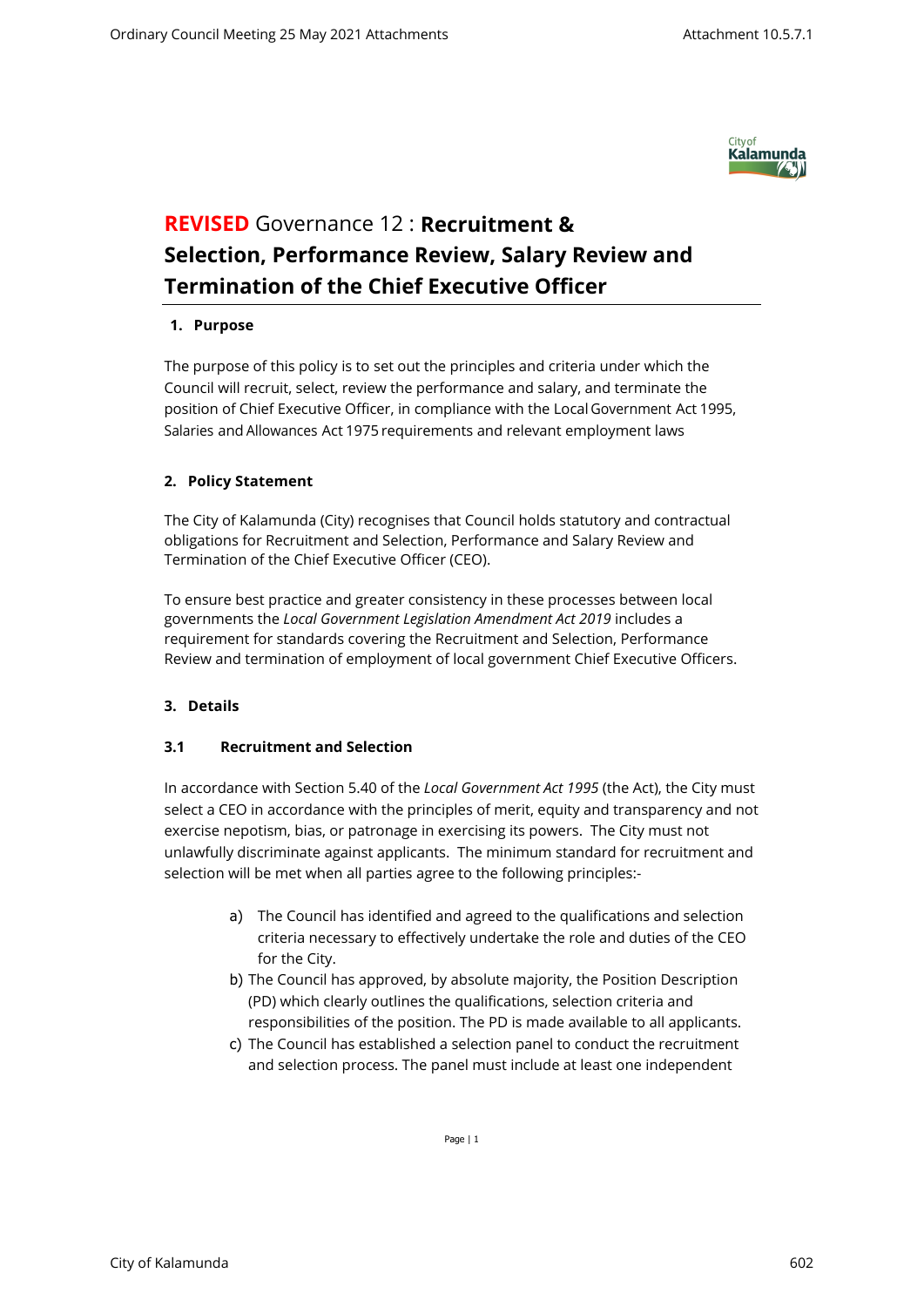

person who is not a current elected member, human resources consultant, or staff member of the local government.

- d) The Council attracts applicants through a transparent, open and competitive process (this is not necessary for vacancies of less than one year). The Council must advertise a vacancy for the position of CEO in the following manner:
	- (i) State-wide public notice of the vacancy (e.g., internet job boards);
	- (ii) Details of the remuneration and benefits offered;
	- (iii) Details of the place where applications are to be submitted;
	- (iv) The date and time the applications close;
	- (v) The duration of the proposed contract;
	- (vi) A web address where the PD can be accessed;
	- (vii) Contact details for a person who can provide further information; and
	- (viii) Any other relevant information
- e) The Council has assessed the knowledge, experience, qualifications and skills of all applicants against the selection criteria.
- f) The Council has verified the recommended applicant's work history, qualifications, referees and claims made in their job application.
- g) The appointment is merit-based, with the successful applicant assessed as clearly demonstrating how their knowledge, skills and experience meet the selection criteria.
- h) The appointment is made impartially and free from nepotism, bias or unlawful discrimination.
- i) The Council has endorsed by absolute majority the final appointment.
- j) The Council has approved the employment contract by absolute majority.
- k) The Council re-advertises the CEO position and undertakes a recruitment and selection process after each instance where a person has occupied the position for ten (10) consecutive years.

## **3.2 Selection panel and independent person**

In accordance with Section 5.40 of the Act, the City is required to establish a selection panel to conduct and facilitate the recruitment and selection process. The selection panel should be made up of elected members and must include at least one independent person. The independent person cannot be a current elected member, human resources consultant, or staff member of the local government. Examples of who the independent person could be include:-

- a) Former elected members or staff members of the Council;
- b) Former elected members or staff members of another Council;
- c) A prominent or highly regarded member of the community; or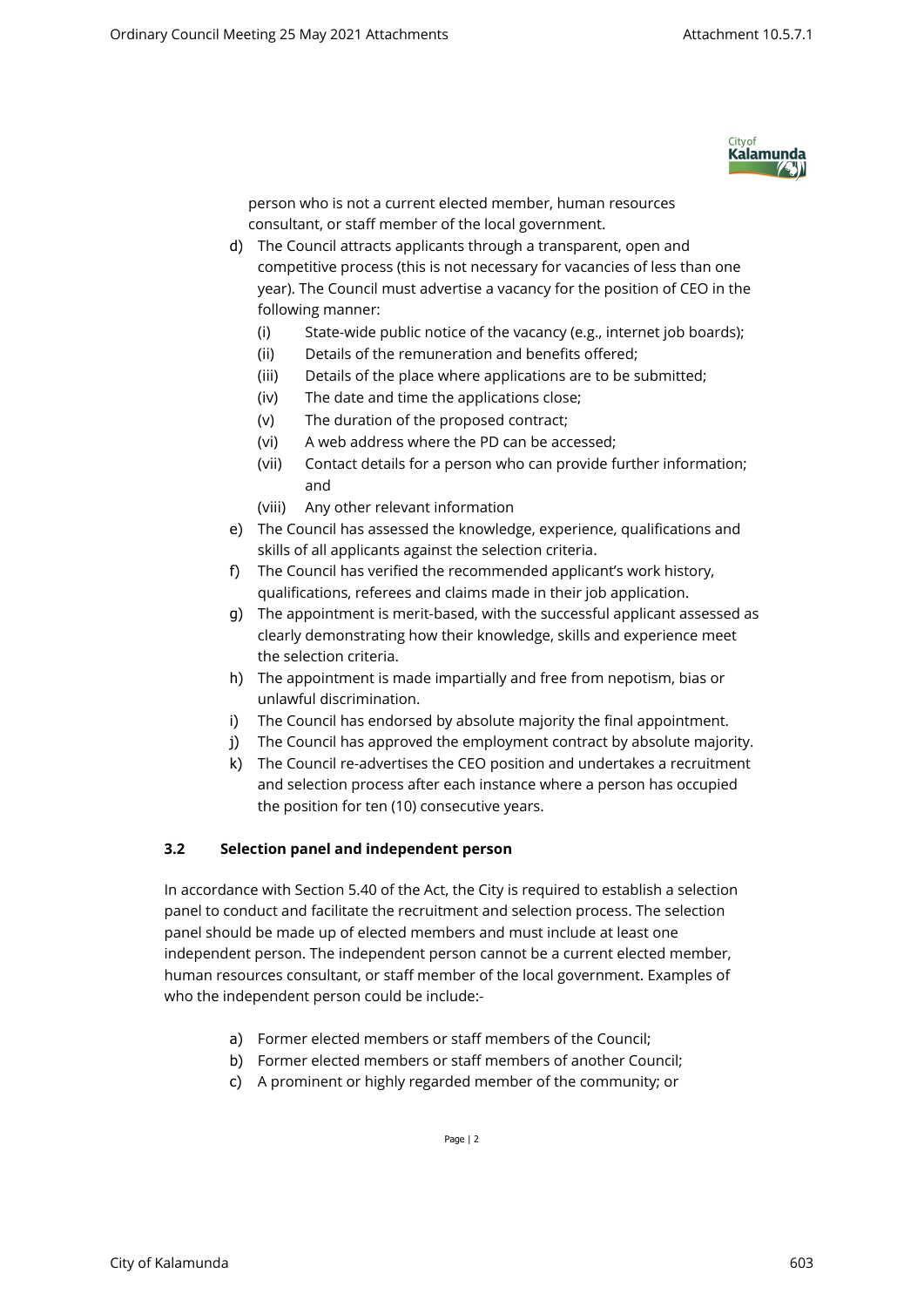

d) A person with experience in the recruitment of CEOs and senior executives

Panel members will participate in the selection panel for the duration of the recruitment and appointment process. A new panel should be selected for each occasion of CEO recruitment.

## **3.3 Selection panel responsibilities**

The panel is required to read and assess all applications and create a shortlist of appropriately qualified and experienced candidates. The shortlisted candidates will be required to conduct a presentation to the Council and will be interviewed by the Council using an agreed set of interview questions.

## **3.4 Independent human resources consultant**

The Council can seek independent advice from a Human Resources (HR) consultant, but they cannot be a member of the HR team within the City nor be associated with the City or any Council members. The consultant can be an independent HR professional, recruitment consultant or recruitment agency.

The HR consultant will provide advice to the selection panel on conducting the recruitment process, or provide support in undertaking certain aspects of the recruitment process such as:

- a) development or review of the PD;
- b) development of selection criteria;
- c) development of assessment methods in relation to the selection criteria;
- d) drafting of the advertisement;
- e) executive search;
- f) preliminary assessment of the applications;
- g) shortlisting;
- h) drafting questions for interview;
- i) coordinating interviews;
- j) preparing the selection summary assessment and recommendation;
- k) arranging for an integrity check and/or police clearance; and
- l) assisting the Council in preparing the employment contract.

The HR consultant cannot be directly involved in determining which application should be recommend for the position as their role is not one of decision maker nor can the consultant:

a) conduct the interviews of candidates (only the selection panel can do this);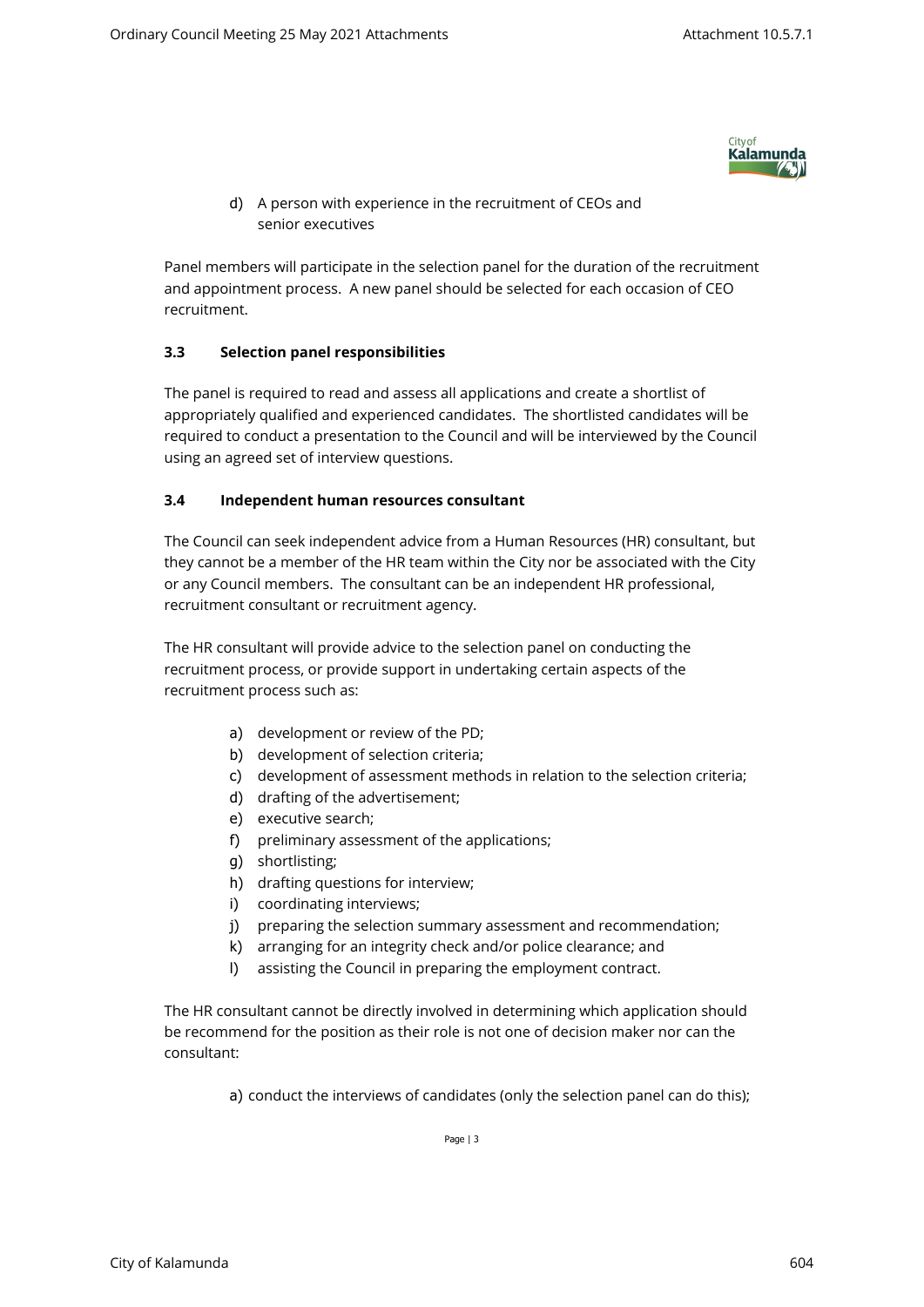

- b) make the decision about who to appoint; and
- c) negotiate the terms and conditions of employment (only provide advice on remuneration etc to the selection panel).

## **3.5 Selection and appointment of CEO**

Selection of an applicant should be based on the person best suited to the requirements of the position and the needs of the Council. As part of the selection process, the Council may request the preferred candidate to do a presentation to Council.

The appointment decision by the Council should be based on the assessment of all measures used including:

- a) assessment techniques used;
- b) quality of application;
- c) referee reports; and
- d) verification of formal qualifications, work history and other facts.

Once a preferred candidate has been identified, the CEO employment contract will be drawn up inclusive of the necessary provisions required under section 5.39 of the Act and adhere to associated regulations and legislations.

The contract:

- a) must not exceed a five-year term;
- b) contain the expiry date of the contract;
- c) specify the performance criteria for the purpose of reviewing the CEO performance; and
- d) as prescribed under regulation 18b of the Administrations Regulations, the maximum amount of money to which the CEO is to be entitled if the contract is terminated before the expiry date. The amount is not to exceed whichever is the lesser of:
	- (i) the value of one year's remuneration under the contract; or
	- (ii) the value of the remuneration that the CEO would have been entitled to, had the contract not been terminated.

The Council must approve, by absolute majority, the employment contract and the person they appoint as CEO.

## **3.6 Appointment of Acting CEO**

In accordance with Section 5.39C of the Act, if the CEO is absent from the workplace for periods of leave less than twelve months, Council is required to appoint an Acting CEO.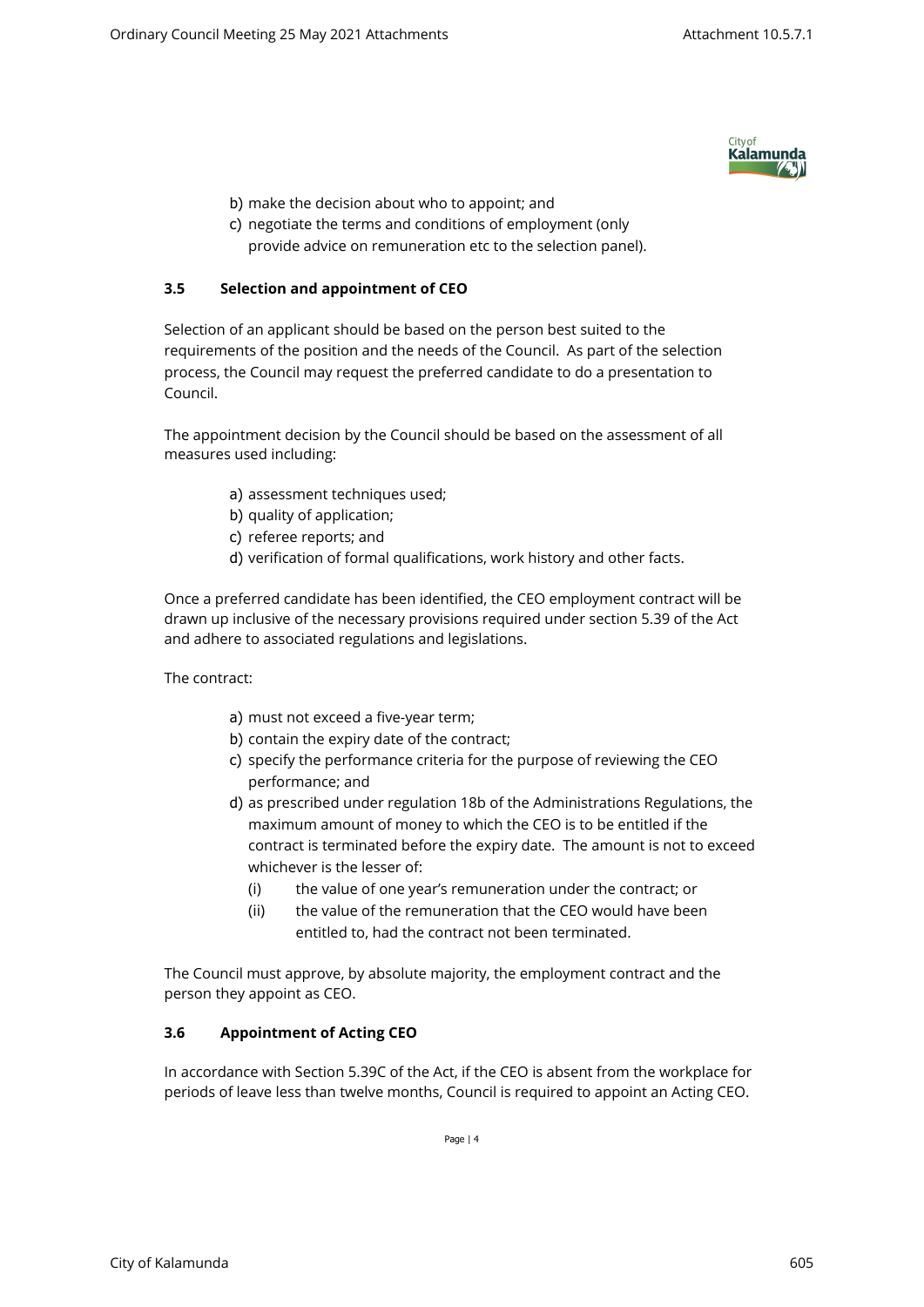

The process for appointment of an Acting CEO will be in accordance with Governance Policy 18 - Appointment of Acting CEO.

## **3.7 Performance Review**

In accordance with Section 5.38 of the Act, a CEO who is employed for a term of more than one year, will have their performance reviewed formally at least one in every year of their employment.

The minimum standard for performance review will be met if:

- a) performance criteria is specific, relevant, measurable, achievable and timebased;
- b) the performance criteria and the performance process are recorded in a written document, negotiated with and agreed upon by the CEO and Council;
- c) the CEO is informed about how their performance will be assessed and managed and the results of their performance assessment;
- d) the collection of evidence regarding performance outcomes is thorough and comprehensive;
- e) assessment is made free from bias and based on the CEO's achievements against documented performance criteria, and decisions and actions are impartial and transparent; and
- f) the Council has endorsed the performance review assessment by absolute majority.

Setting the performance criteria can include:

- a) service delivery targets from the City's Strategic Community Plan;
- b) budget compliance;
- c) organisational capability;
- d) operational and project management;
- e) financial performance and asset management;
- f) timeliness and accuracy of information and advice to Councillors;
- g) implementation of Council resolutions;
- h) management of organisational risks;
- i) leadership, including conduct and behaviour, and human resource management; and
- j) stakeholder management and satisfaction.

## **3.8 Performance Review Panel (Chief Executive Officer Review Committee)**

The Performance Review panel will consist of: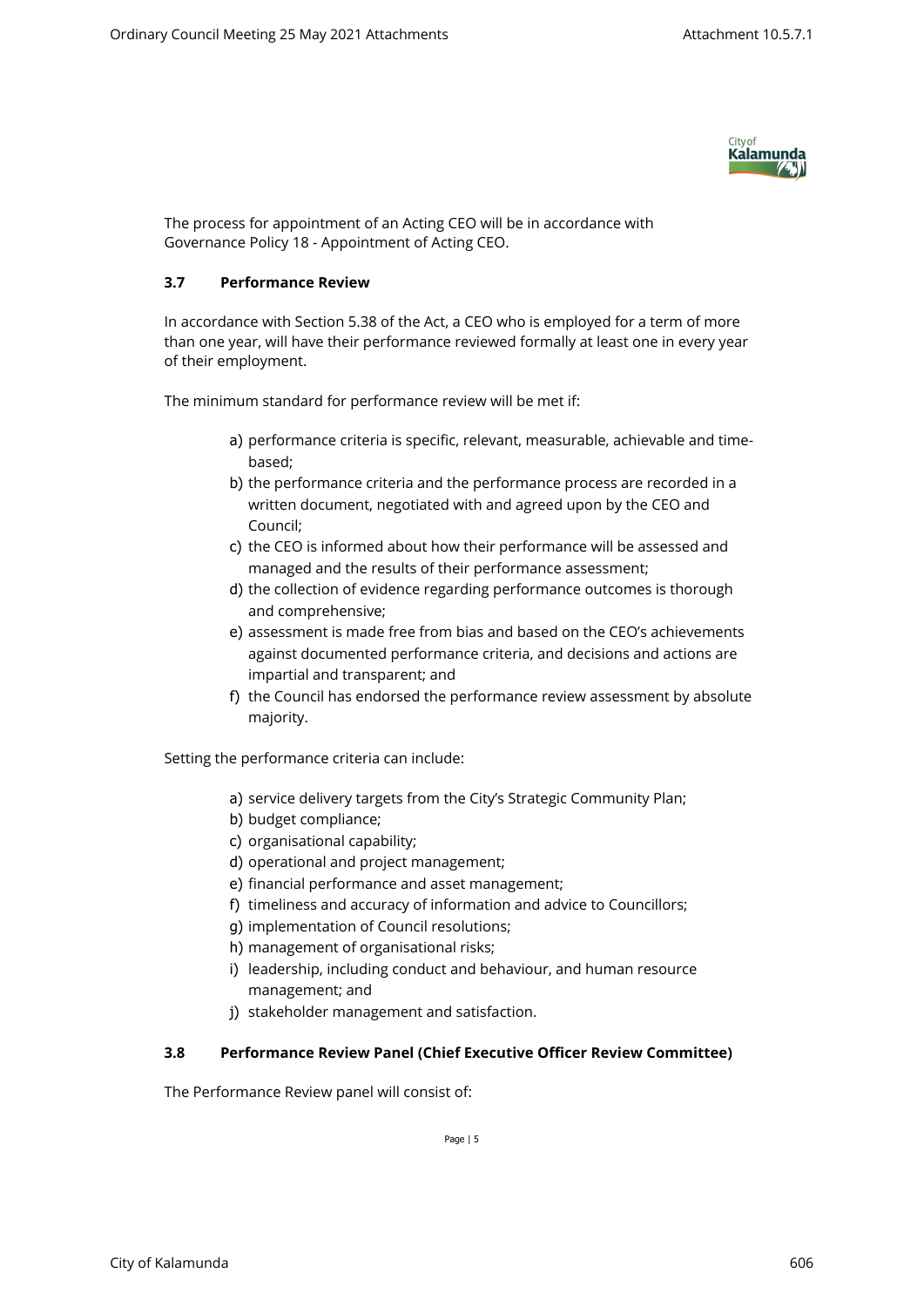

- a) the Mayor (Chairperson);
- b) the Deputy Mayor;
- c) a Council representative from each Ward (4); and
- d) an independent Observer

## **3.9 Performance Review Facilitator**

An Independent Consultant, experienced in performance reviews in a local government setting, can be appointed to assist the Performance Review Panel with the overall review process, including:-

- a) setting performance criteria;
- b) preparing the performance agreement;
- c) collecting performance evidence;
- d) writing the performance appraisal report;
- e) facilitating meetings between the performance review panel;
- f) assisting with the provision of feedback to the CEO;
- g) formulating plans to support improvement (if necessary); and
- h) providing an objective view regarding any performance managementrelated matters between the concerned parties.

It is a requirement of the regulations that the process by which the CEO's performance is documented and agreed by both parties. Council and the CEO must agree on any performance criteria that is in addition to what is specified in the CEO's contract of employment.

The CEO performance is measured in an objective manner against the performance criteria set for that year and are impartial. Assessment of the performance can include:

- a) achievement of key business outcomes;
- b) interactions with the Council and progress that has been made towards implementing the Council's strategic vision;
- c) Audit and Risk committee reports;
- d) workforce metrics
- e) incident reports;
- f) organisational survey results;
- g) relationships with relevant stakeholder groups; and
- h) insights from key stakeholders.

## **3.10 Addressing performance issues**

Once the CEO's performance has been assessed, any areas requiring attention or improvement that have been identified must be formally discussed with the CEO and a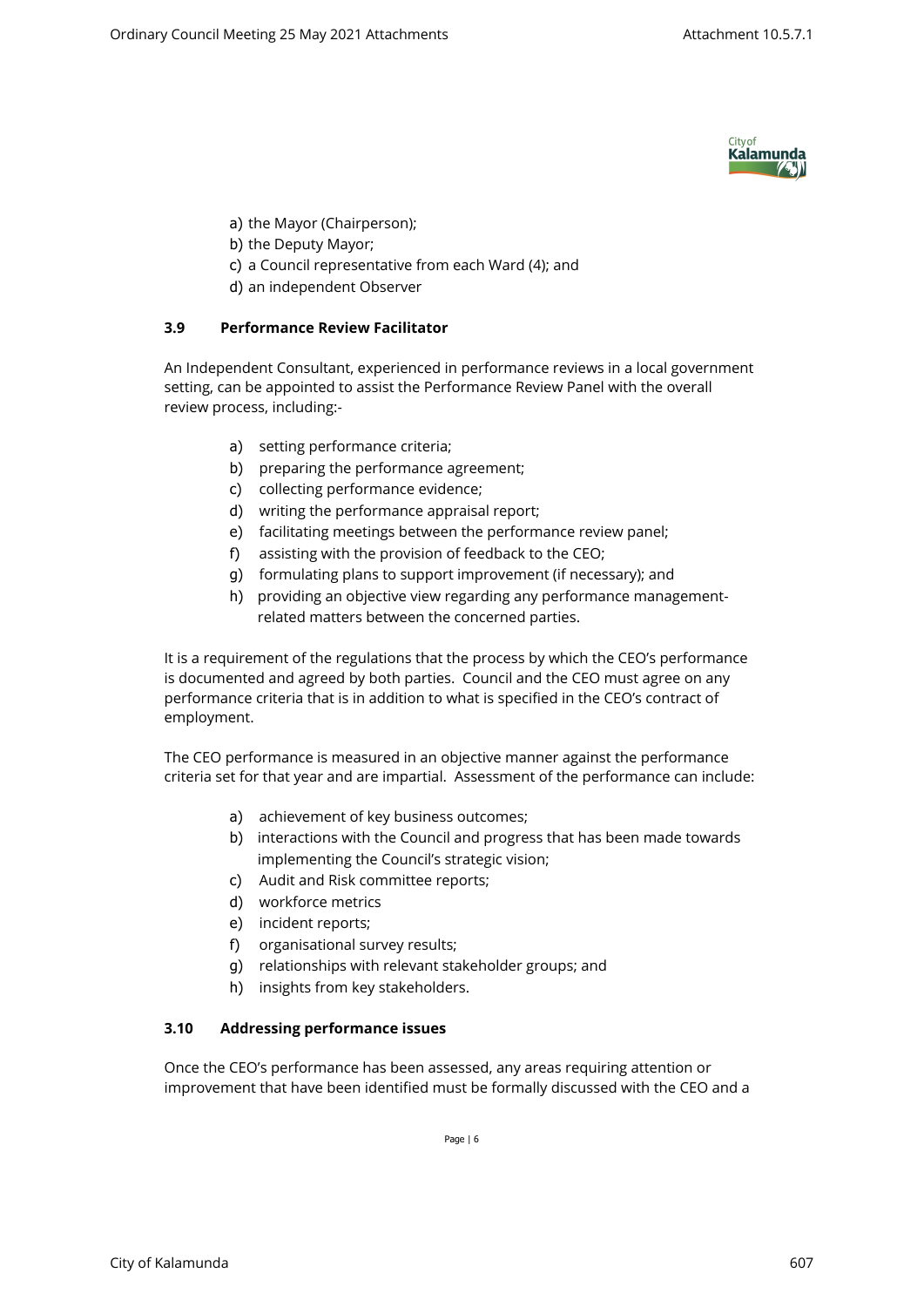

written plan agreed and implemented to address the performance shortfalls. The plan must include:

- a) actions to be taken;
- b) who is responsible for the actions;
- c) a constructive approach towards improving competency;
- d) an agreed timeframe to improve the performance gaps identified;
- e) options for professional development, training, counselling, mediation, mentoring or developing new work routines; and
- f) regular feedback discussions to ensure the improvements are being made and maintained.

If potential wrongdoing (misconduct) is identified, the Council should be referring the matter to the Public Sector Commission or Corruption and Crime Commission. This provides an independent process to follow and ensures probity, natural justice and oversight of allegations.

The Council must ensure that accurate and comprehensive records of the performance management process are created, and any information produced must be kept strictly confidential.

## **3.11 Salary Review**

The CEO's employment contract requires that the review of salary and other benefits must occur annually and must have regard to:

- a) the CEO's performance, as determined in the performance review;
- b) any changes to the work value or responsibilities of the CEO's position;
- c) the hours of work, including hours worked outside normal working hours;
- d) the condition of the market and economy generally;
- e) the relevant determination from time to time made under the Salaries and Allowances Act 1975; and
- f) the capacity of the City to pay an increase.

The Council is not obliged to increase the amount of salary or benefits but must not, other than with the CEO's consent, reduce the amount of the total salary and benefits package (also called 'Remuneration Package').

## **3.12 Termination**

The standards for the termination of the CEO's employment (other than for reasons such as voluntary resignation or retirement) are based on the principles of fairness and transparency. Procedural fairness is a principle of common law regarding the proper and fair procedure that should apply when a decision is made that may adversely impact upon a person's rights or interests.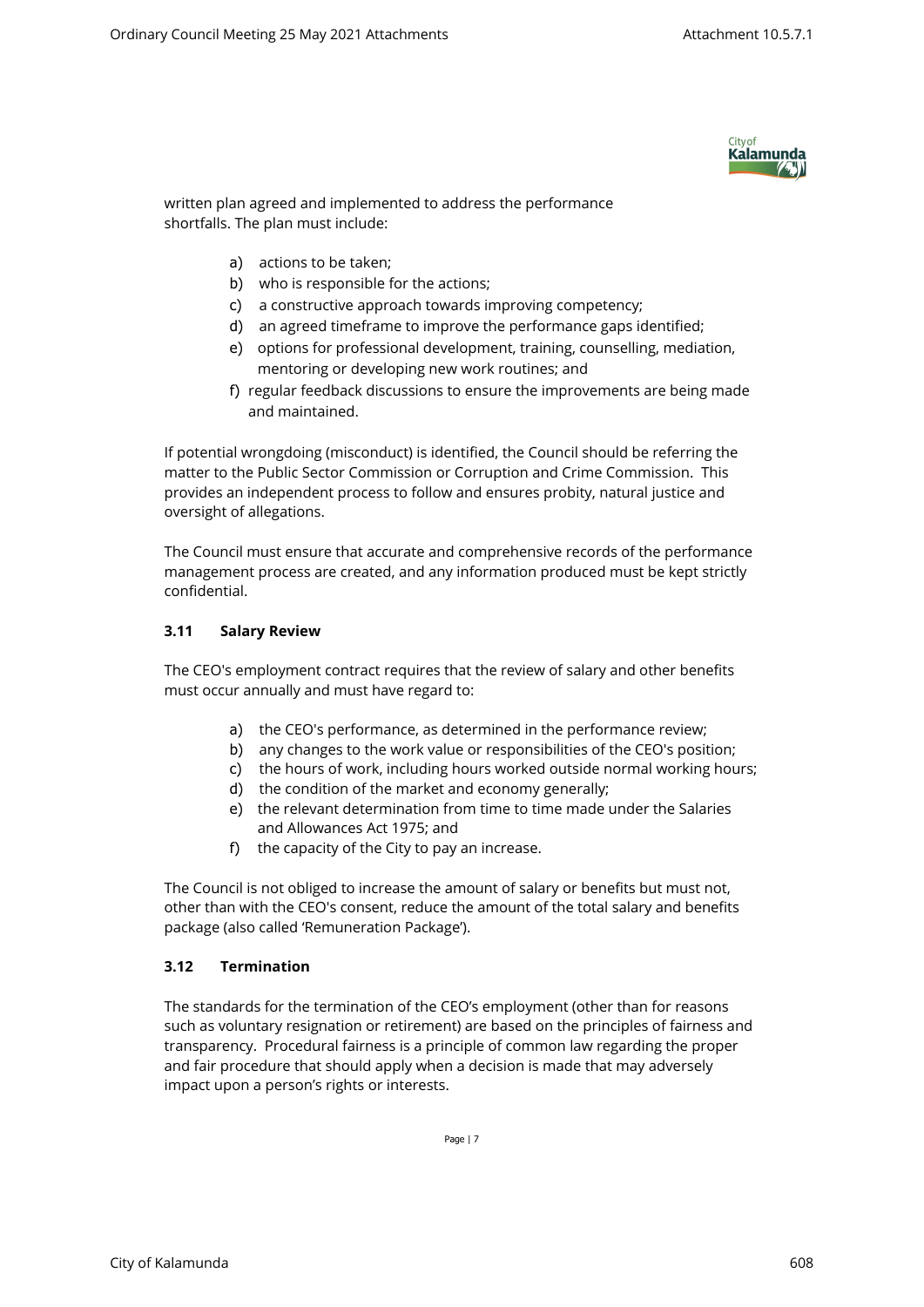

The minimum standards for the termination of a CEO's contract will be met if:

- a) decisions are based on assessment of the CEO's performance as measured against the documented performance criteria in the CEO's contract;
- b) performance issues have been identified as part a performance review (conducted within the preceding 12 months) and the CEO has been informed of the issues. The Council has given the CEO a reasonable opportunity to improve and implement a plan to remedy the performance issues, but the CEO has not subsequently remedied these issues to the satisfaction of the Council;
- c) the principle of procedural fairness is applied. The CEO is informed of their rights, entitlements and responsibilities in the termination process. This includes the CEO being provided with notice of any allegations against them, given a reasonable opportunity to respond to those allegations or decisions affecting them, and their response is genuinely considered;
- d) decisions are impartial and transparent
- e) the Council has endorsed the termination by absolute majority; and
- f) the required notice of termination (which outlines the reasons for termination) is provided in writing.

## **3.13 Reasons for termination**

The early termination of a CEO's employment may end due to:

- a) poor performance;
- b) misconduct; or
- c) non-performance or repudiation of contract terms.

There is a difference between poor performance and serious misconduct. Poor performance is defined as an employee not meeting the required performance criteria or demonstrating unacceptable conduct and behaviour at work, it includes:

- a) not carrying out their work to the required standard or not doing their job at all;
- b) not following workplace policies, rules or procedures;
- c) unacceptable conduct and behaviour at work;
- d) disruptive or negative behaviour at work;
- e) not meeting the performance criteria set out in the employment contract and/or performance agreement unless these are outside the CEO's control;
- f) not complying with an agreed plan to address performance issues;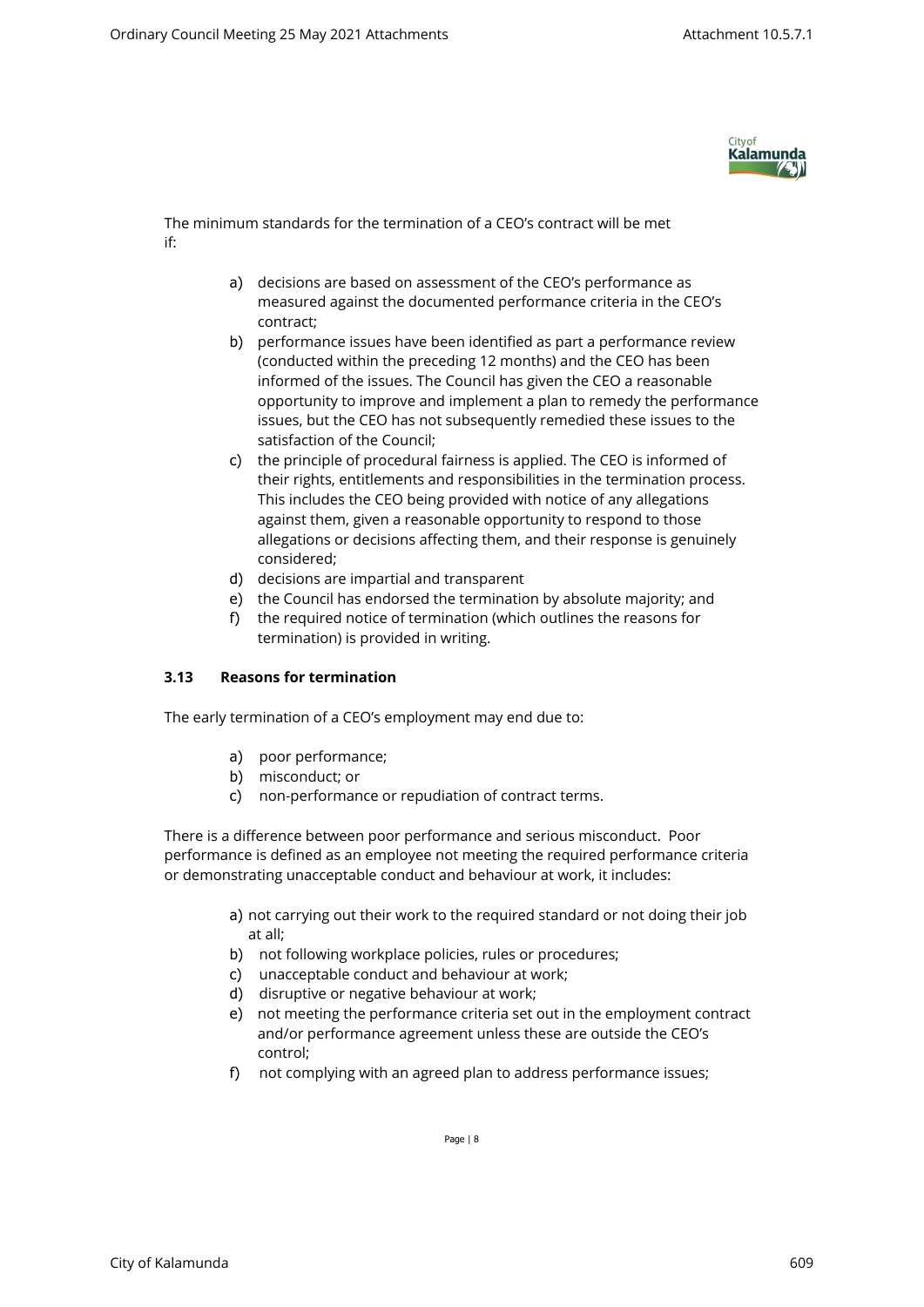

- g) failing to comply with the provisions of the Local Government Act 1995 and other relevant legislation; or
- h) ailing to follow Council endorsed policies.

Serious misconduct can include when an employee:

- a) causes serious and imminent risk to the health and safety of another person or to the reputation or revenue of the local government; or
- b) behaves unlawfully or corruptly; or
- c) deliberately behaves in a way that is inconsistent with continuing their employment.

Termination on the basis of misconduct is covered by employment law. The Council should seek independent legal, employment or industrial relations advice prior to a termination. A Council should also seek independent advice during the termination process including advice on the relevant employment legislation affecting CEO employment and the application of that legislation to their specific circumstances. This will ensure that a Council complies with employment law during the entire termination process.

A confidential request to the Director, Corporate Services can be made so Council can obtain three quotes from appropriate legal firms. The three quotes can be submitted to Council for consideration and decision. The Director, Corporate Services will raise a PO and release funds so the Council can then receive independent legal advice prior to any decision to terminate.

Council is required to endorse the decision to terminate a CEO's employment by way of an absolute majority decision. The Council must certify that the termination was in accordance with the adopted standards in regulations.

## **3.14 Termination report**

The Council will prepare a termination report which outlines the reasons for termination, the opportunities and assistance provided to the CEO to remedy any issues, and an explanation of the CEO's failure to do so.

Council must provide prior opportunities and support to the CEO to assist them in remedying the issues which form the basis of the termination. It is a requirement of the Act that Council must provide written notice to the CEO outlining the reasons for their decision to terminate

In addition, Council must certify that the termination of the CEO's employment was carried out in accordance with the standards set out in regulations.